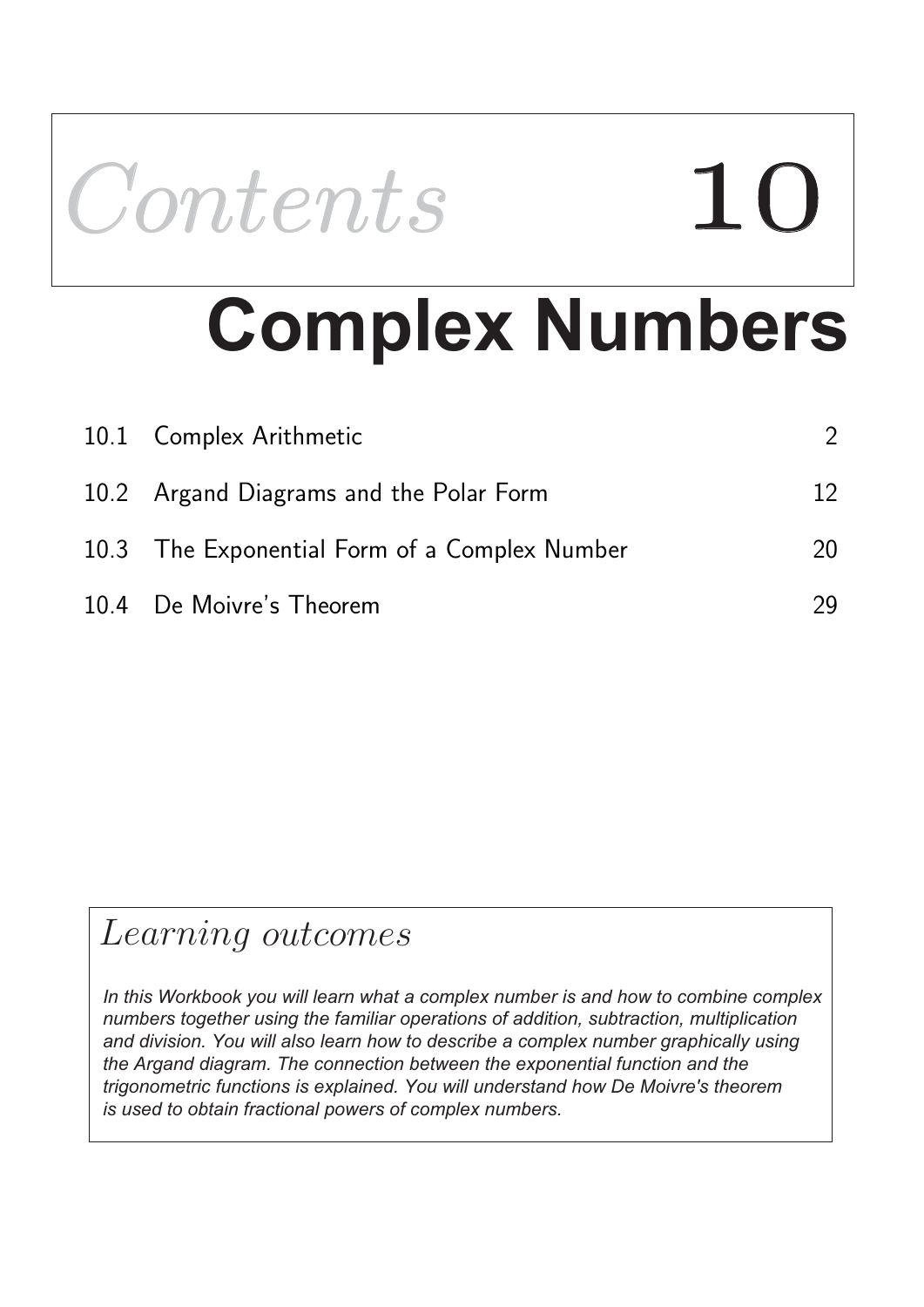## **Complex Arithmetic**





Complex numbers are used in many areas of engineering and science. In this Section we define what a complex number is and explore how two such numbers may be combined together by adding, subtracting, multiplying and dividing. We also show how to find 'complex roots' of polynomial equations.

A complex number is a generalisation of an ordinary real number. In fact, as we shall see, a complex number is a pair of real numbers ordered in a particular way. Fundamental to the study of complex numbers is the symbol i with the strange looking property  $i^2 = -1$ . Apart from this property complex numbers follow the usual rules of number algebra.

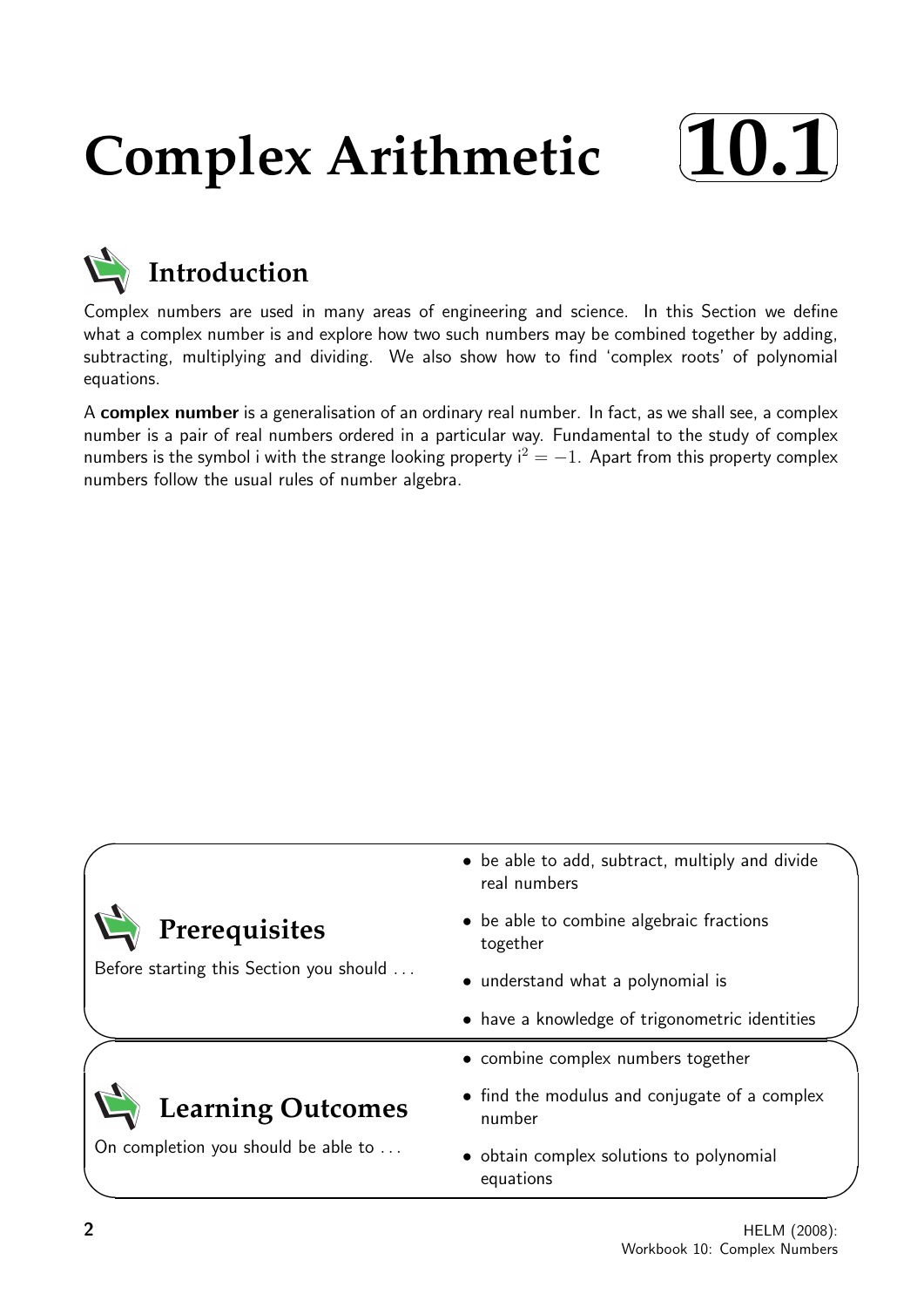

#### **1. What is a complex number?**

We assume that you are familiar with the properties of ordinary numbers; examples are

$$
1, -2, \frac{3}{10}, 2.634, -3.111, \pi, e, \sqrt{2}
$$

We all know how to add, subtract, multiply and divide such numbers. We are aware that the numbers can be positive or negative or zero and also aware of their geometrical interpretation as being represented by points on a 'real' axis known as a number line (Figure 1).

$$
\begin{array}{c}\n0 \\
\longleftarrow \\
\text{Figure 1}\n\end{array}
$$

The real axis is a line with a direction (usually chosen to be from left to right) indicated by an arrow. We shall refer to this as the  $x$ -axis. On this axis we select a point, arbitrarily, and refer to this as the origin O. The origin (where zero is located) distinguishes positive numbers from negative numbers:

- to the right of the origin are the positive numbers
- to the left of the origin are the negative numbers

Thus we can 'locate' the numbers in our example. See Figure 2.





From now on we shall refer to these 'ordinary' numbers as real numbers. We can formalise the algebra of real numbers into a set of rules which they obey.

So if  $x_1, x_2$  and  $x_3$  are any three real numbers then we know that, in particular:

- 1.  $x_1 + x_2 = x_2 + x_1$   $x_1 + (x_2 + x_3) = (x_1 + x_2) + x_3$ 2.  $1 \times x_1 = x_1$   $0 \times x_1 = 0$
- 3.  $x_1 \times x_2 = x_2 \times x_1$   $x_1 \times (x_2 + x_3) = x_1 \times x_2 + x_1 \times x_3$

Also, in multiplication we are familiar with the elementary rules:

- (positive)  $\times$  (positive) = positive (positive)  $\times$  (negative) = negative
- (negative)  $\times$  (positive) = negative (negative)  $\times$  (negative) = positive

It follows that if  $x$  represents any real number then

$$
x^2 \ge 0
$$

#### in words, the square of a real number is always non-negative.

In this Workbook we will consider a kind of number (a generalisation of a real number) whose square is not necessarily positive (and not necessarily real either). Don't worry that i 'does not exist'. Because of that it is called imaginary! We just define it and get on and use it and it then turns out to be very useful and important in many practical applications. However, it is important to get to know how to handle complex numbers before using them in calculations. This will not be difficult as the new set of rules is, in fact, precisely the same set of rules obeyed by the 'real' numbers. These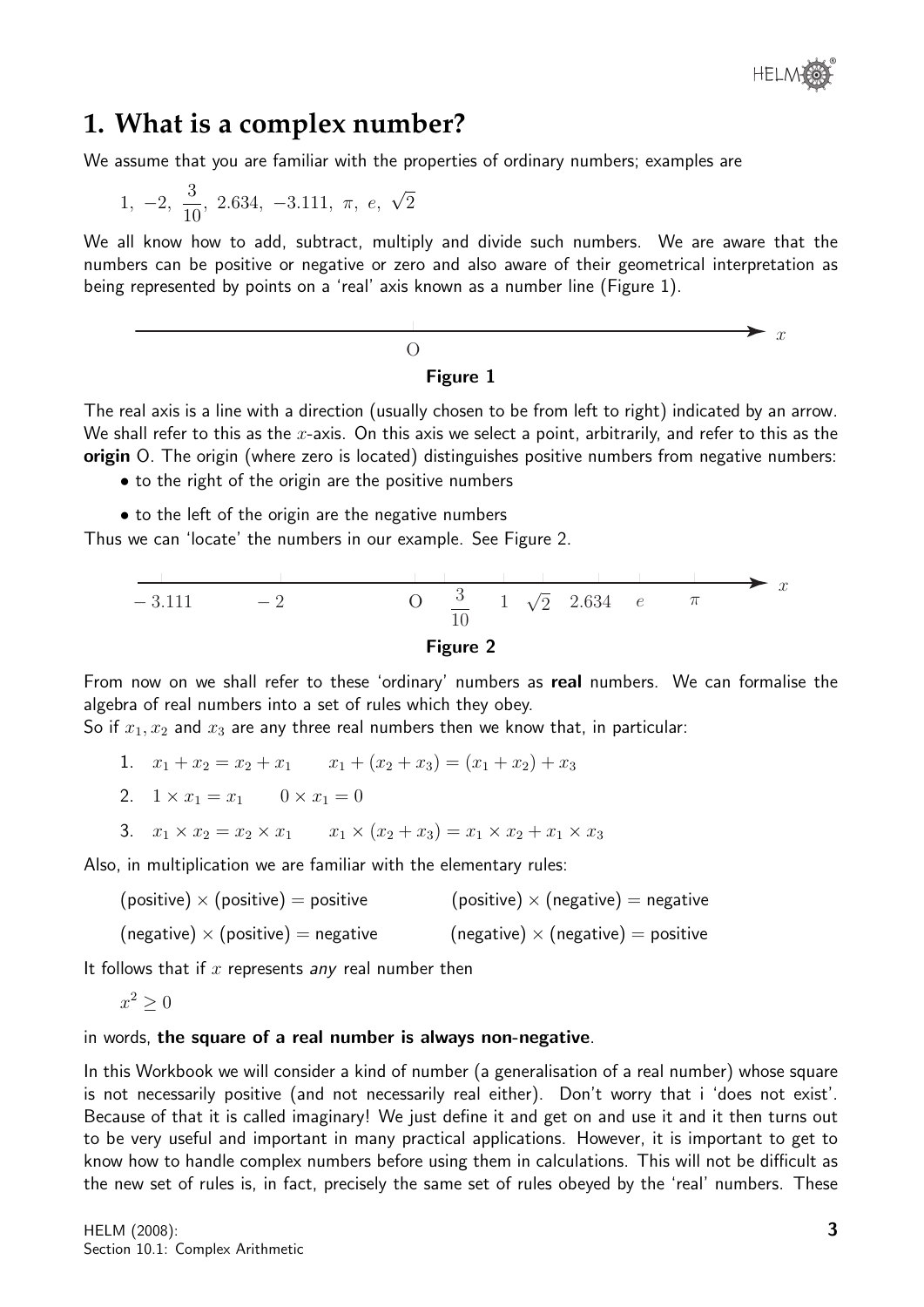new numbers are called complex numbers.

A complex number is an ordered pair of real numbers, usually denoted by z or w etc. So if a, b are real numbers then we designate a complex number through:

 $z = a + ib$ 

where i is a symbol obeying the rule

$$
\mathsf{i}^2=-1
$$

For simplicity we shall assume we can write

$$
i=\sqrt{-1}.
$$

(Often, particularly in engineering applications, the symbol j is used instead of i). Also note that, conventially, examples of actual complex numbers such as  $2 + 3i$  are written like this and not  $2 + i3$ . Again we ask the reader to accept matters at this stage without worrying about the meaning of finding the square root of a negative number. Using this notation we can write

$$
\sqrt{-4} = \sqrt{(4)(-1)} = \sqrt{4}\sqrt{-1} = 2i
$$
 etc.



Simple examples of complex numbers are

 $z_1 = 3 + 2i$   $z_2 = -3 + (2.461)i$   $z_3 = 17i$   $z_4 = 3 + 0i = 3$ 

Generally, if  $z = a + ib$  then 'a' is called the real part of z, or Re(z) for short, and 'b' is called the **imaginary part** of z or  $Im(z)$ . The fourth example indicates that the real numbers can be considered a subset of the complex numbers.

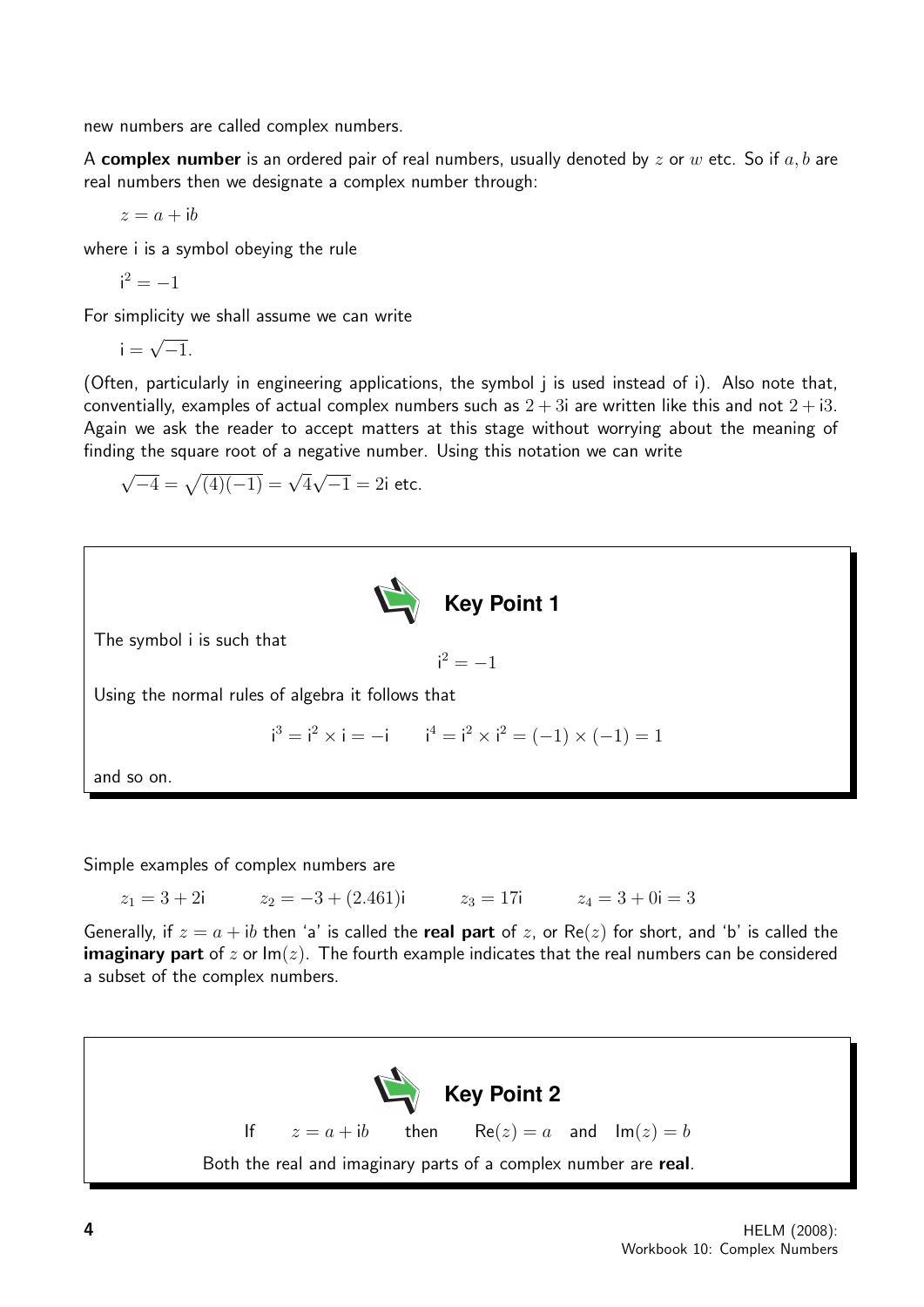



Two complex numbers  $z = a + ib$  and  $w = c + id$  are said to be **equal** if and only if both their real parts are the same and both their imaginary parts are the same, that is

 $a = c$  and  $b = d$ 



**Example 1**  
Example 1 If 
$$
z = 3 - 2i
$$
 then find Re(z), Im(z) and |z|.

#### Solution

 $\alpha$ 

Here Re(z) = 3,  $\text{Im}(z) = -2$  and  $|z| = \sqrt{3^2 + (-2)^2} =$ √ 13.

#### **Complex conjugate**

If  $z = a + ib$  is any complex number then the complex conjugate of z is denoted by  $z^*$  and is defined by  $z^* = a - ib$ . (Sometimes the notation  $\overline{z}$  is used instead of  $z^*$  to denote the conjugate). For example if  $z = 2 - 3i$  then  $z^* = 2 + 3i$ . If  $z$  is entirely real then  $z^* = z$  whereas if  $z$  is entirely imaginary then  $z^* = -z$ . E.g. if  $z = 17i$  then  $z^* = -17i$ . In fact the following relationships are easily obtained:

$$
\mathsf{Re}(z) = \frac{z+z^*}{2} \qquad \text{and} \qquad \mathsf{Im}(z) = \frac{\mathsf{i}(z^*-z)}{2}
$$

HELM (2008): Section 10.1: Complex Arithmetic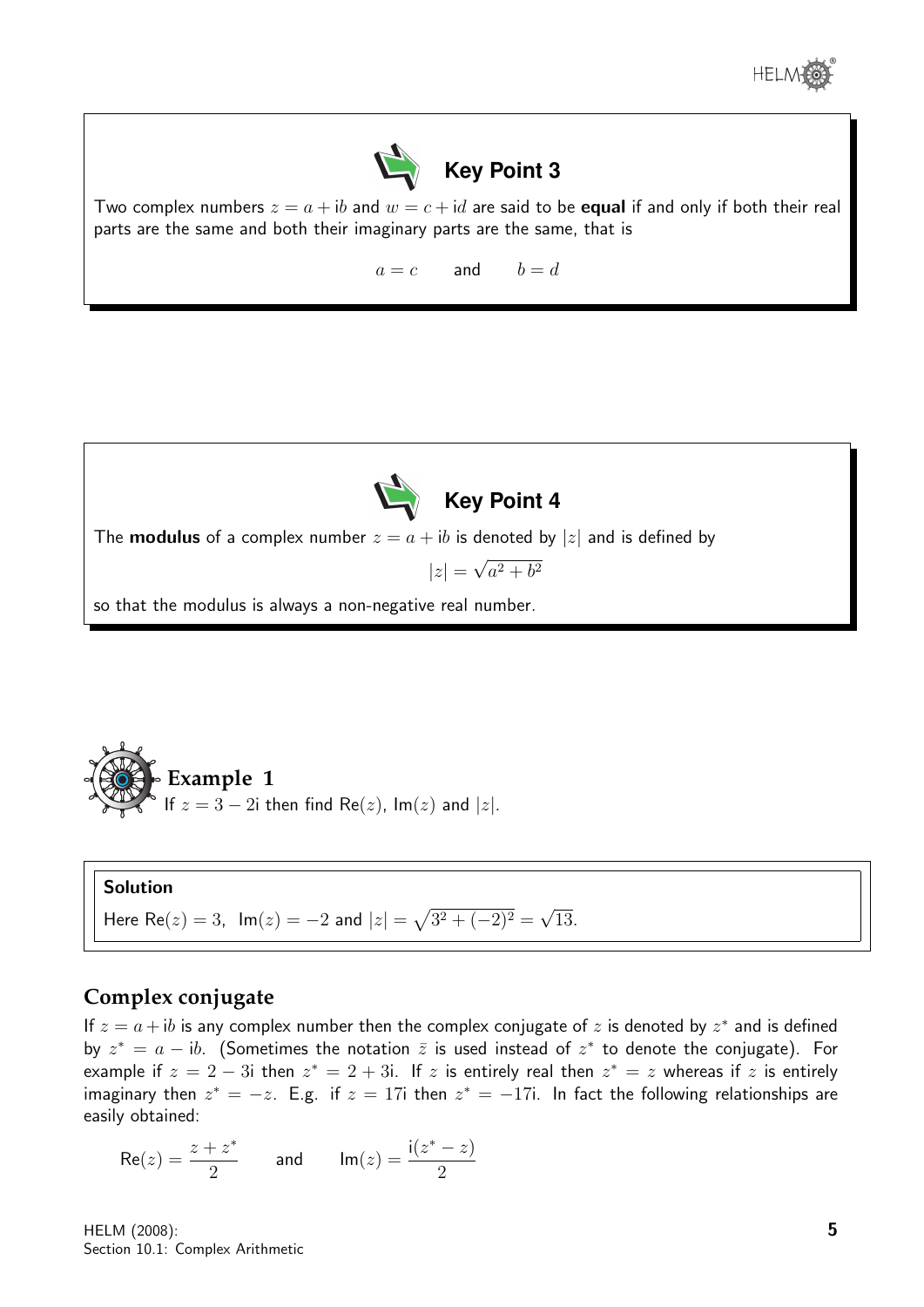

Hint: first find  $z^*$ ,  $z^* - z$ , and i $(z^* - z)$ :

**Your solution**  
  
**Answer**  

$$
Re(z^*) = -2
$$
 and  $Im(i(z^* - z)) = 0$ 

#### **2. The algebra of complex numbers**

Complex numbers are added, subtracted, multiplied and divided in much the same way as these operations are carried out for real numbers.

#### **Addition and subtraction of complex numbers**

Let  $z$  and  $w$  be any two complex numbers

$$
z = a + ib \qquad w = c + id
$$

then

$$
z + w = (a + c) + i(b + d)
$$
  $z - w = (a - c) + i(b - d)$ 

For example if  $z = 2 - 3i$ ,  $w = -4 + 2i$  then

$$
z + w = \{2 + (-4)\} + \{(-3) + 2\}\mathbf{i} = -2 - \mathbf{i} \qquad z - w = \{2 - (-4)\} + \{(-3) - 2\}\mathbf{i} = 6 - 5\mathbf{i}
$$

#### **Multiplying one complex number by another**

In multiplication we proceed using an obvious approach: again consider any two complex numbers  $z = a + ib$  and  $w = c + id$ . Then

 $zw = (a + ib)(c + id)$  $= ac + aid + ibc + i^2bd$ 

obtained in the usual way by multiplying all the terms in one bracket by all the terms in the other bracket. Now we use the fundamental relation  $i^2 = -1$  so that

$$
zw = ac + aid + ibc - bd
$$
  

$$
= ac - bd + i(ad + bc)
$$

where we have re-grouped terms with the 'i' symbol and terms without the 'i' symbol separately. These are the real and imaginary parts of the product  $zw$  respectively. A numerical example will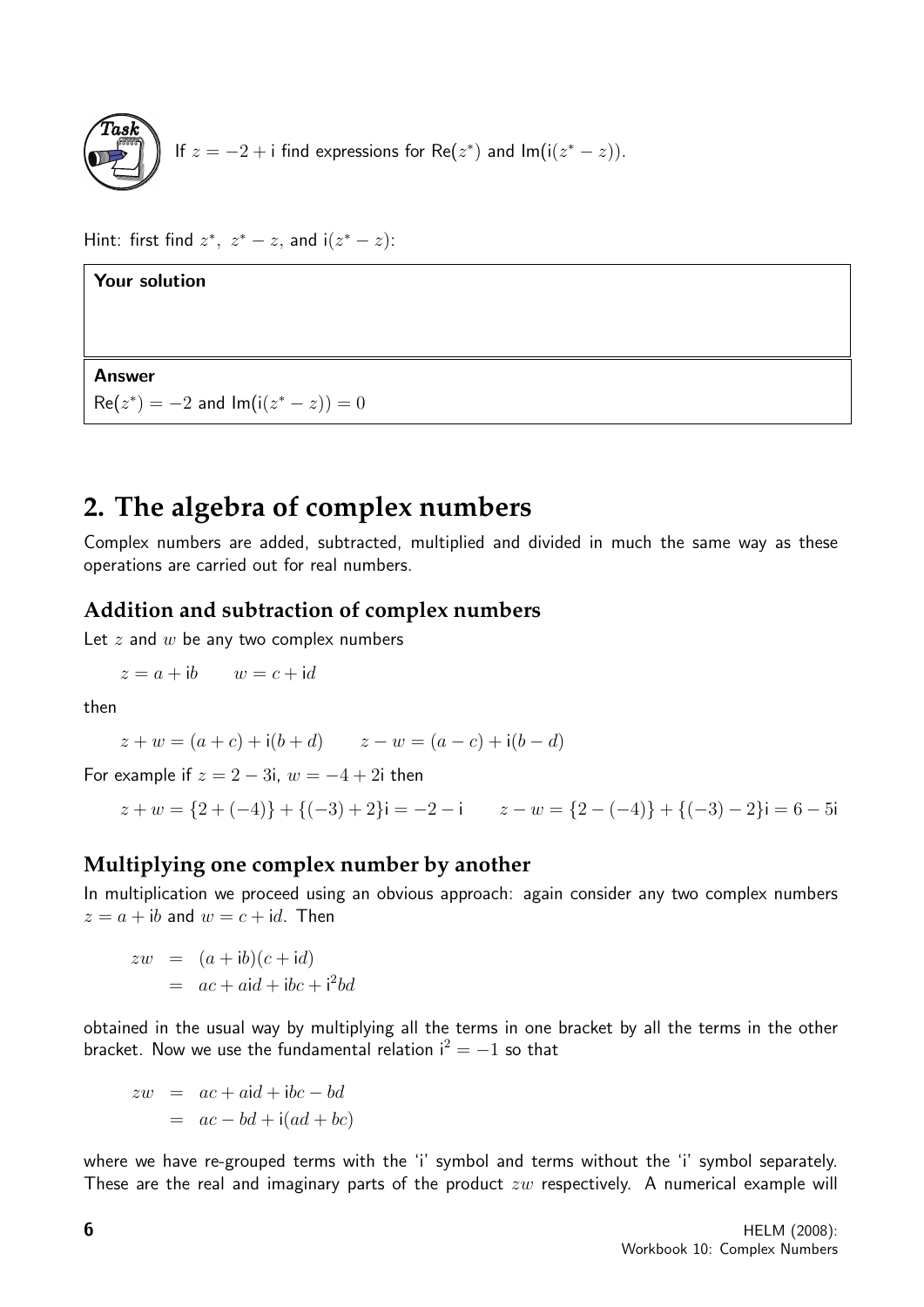confirm the approach. If  $z = 2 - 3i$  and  $w = -4 + 2i$  then

$$
zw = (2-3i)(-4+2i)
$$
  
= 2(-4) + 2(2i) - 3i(-4) - 3i(2i)  
= -8 + 4i + 12i - 6i<sup>2</sup>  
= -8 + 16i + 6  
= -2 + 16i



If  $z = -2 + i$  and  $w = 3 + 2i$  find expressions for (a)  $z + 2w$ , (b)  $|z - w|$  and (c)  $zw$ 

#### Your solution

(a)

#### Answer

 $z + 2w = 4 + 5i$ 

#### Your solution

(b) Hint: you should find that  $z - w = -5 - i$ 

#### Answer

 $|z-w|=\sqrt{(-5)^2+(-1)^2}=$ √ 26

#### Your solution

(c)

#### Answer

 $zw = -6 + 3i - 4i + 2i^2 = -8 - i$ 

In general the square of a complex number is not necessarily a positive real number; it may not even be real at all. For example if  $z = -2 + i$  then

 $z^{2} = (-2 + i)^{2} = 4 - 4i + i^{2} = 4 - 4i - 1 = 3 - 4i$ 

However, the product of a complex number with its conjugate is always a non-negative real number. If  $z = a + ib$  then

$$
zz^* = (a + ib)(a - ib)
$$
  
=  $a^2 - a(ib) + (ib)a - i^2b^2$   
=  $a^2 - i^2b^2$   
=  $a^2 + b^2$  since  $i^2 = -1$ 

HELM (2008): Section 10.1: Complex Arithmetic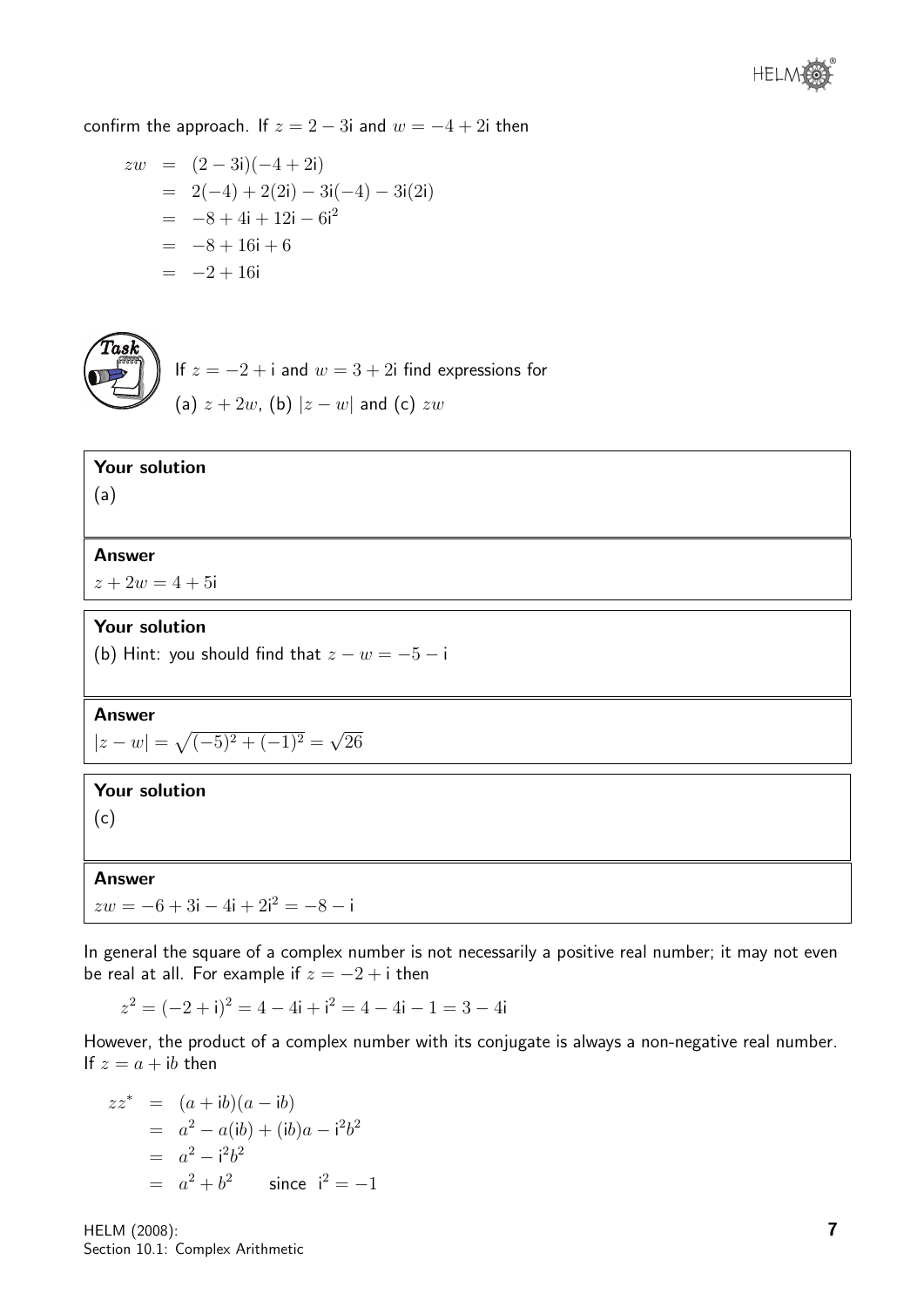For example, if  $z = 2 + i$  then

$$
zz^* = (2 + i)(2 - i) = 4 + 1 = 5
$$



| <b>Your solution</b>                                                                                                   |  |  |
|------------------------------------------------------------------------------------------------------------------------|--|--|
|                                                                                                                        |  |  |
|                                                                                                                        |  |  |
|                                                                                                                        |  |  |
|                                                                                                                        |  |  |
| <b>Answer</b>                                                                                                          |  |  |
| By definition $ z  = \sqrt{a^2 + b^2}$ , so that $ z ^2 = a^2 + b^2$ . Now $zz^* = a^2 + b^2$ so that $zz^* =  z ^2$ . |  |  |

#### **Dividing one complex number by another**

Here we consider the operation of dividing one complex number  $z = a + ib$  by another,  $w = c + id$ :

$$
\frac{z}{w} = \frac{a + ib}{c + id}
$$

We wish to simplify the right-hand side into the standard form of a complex number (this is called the Cartesian form):

 $(Real part) + i (Imaginary part)$ 

or the equivalent:

 $(Real part) + (Imaginary part) i$ 

To do this we multiply 'top and bottom' by the complex conjugate of the bottom (the denominator), that is, by  $c - id$  (this is called **rationalising**):

$$
\frac{z}{w} = \frac{a+ib}{c+id} = \frac{a+ib}{c+id} \times \frac{c-id}{c-id}
$$

and then carry out the multiplication, top and bottom:

$$
\frac{z}{w} = \frac{(ac+bd) + i(bc-ad)}{c^2 + d^2}
$$

$$
= \left(\frac{ac+bd}{c^2 + d^2}\right) + i\left(\frac{bc-ad}{c^2 + d^2}\right)
$$

which is now in the required form.

The reason for rationalising is to get a real number in the denominator since a complex number divided by a real number is easy to evaluate.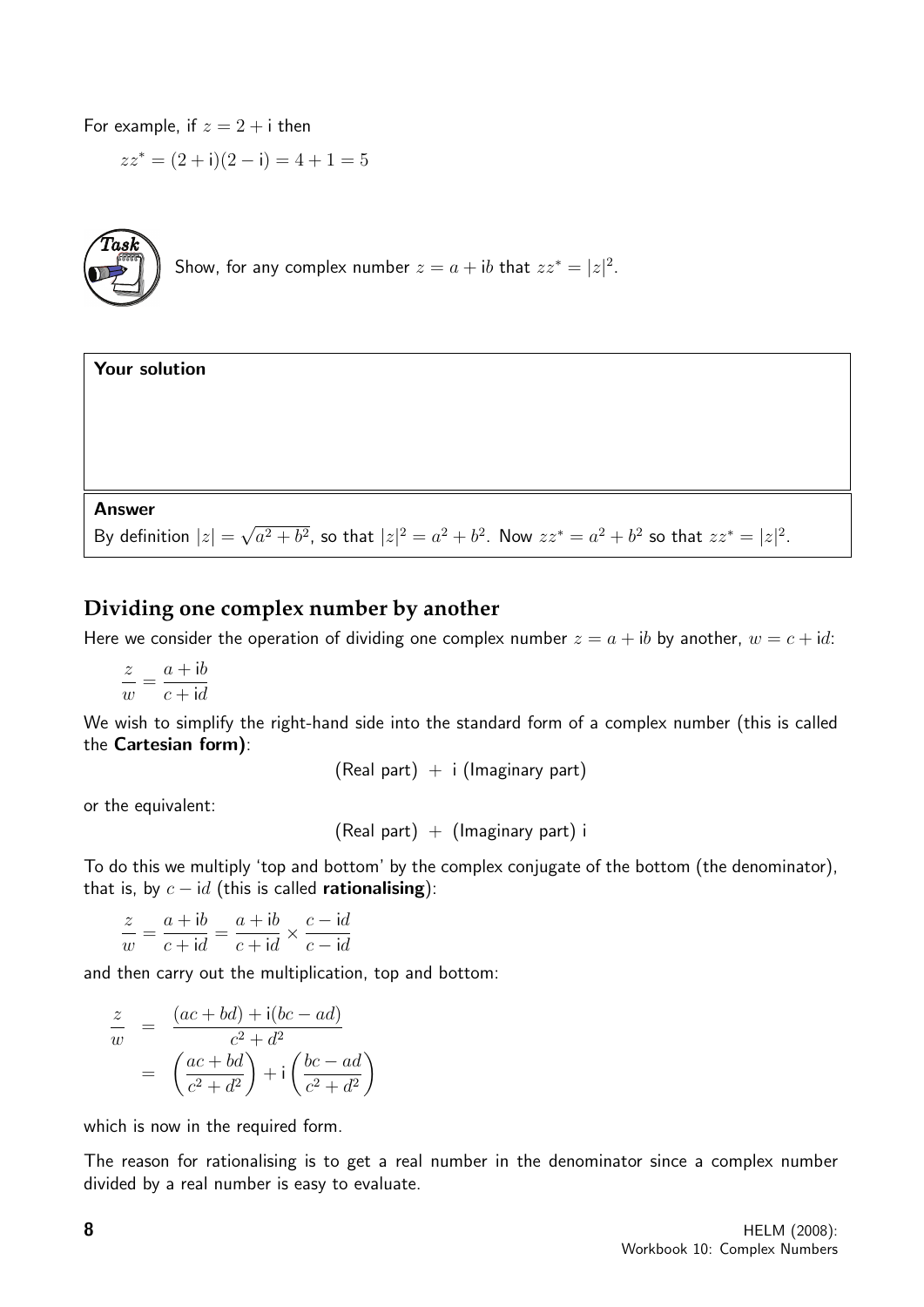



$$
\underbrace{\text{Task}}_{2z-3w}
$$
 If  $z = 3 - i$  and  $w = 1 + 3i$  find  $\frac{2z + 3w}{2z - 3w}$ .

Answer  
\n
$$
\frac{2z + 3w}{2z - 3w} = \frac{9 + 7i}{3 - 11i} = \frac{(9 + 7i)(3 + 11i)}{(3 - 11i)(3 + 11i)}
$$
\n
$$
= \frac{27 - 77 + (21 + 99)i}{9 + 121}
$$
\n
$$
= -\frac{50}{130} + \frac{120}{130}i = -\frac{5}{13} + \frac{12}{13}i
$$

Your solution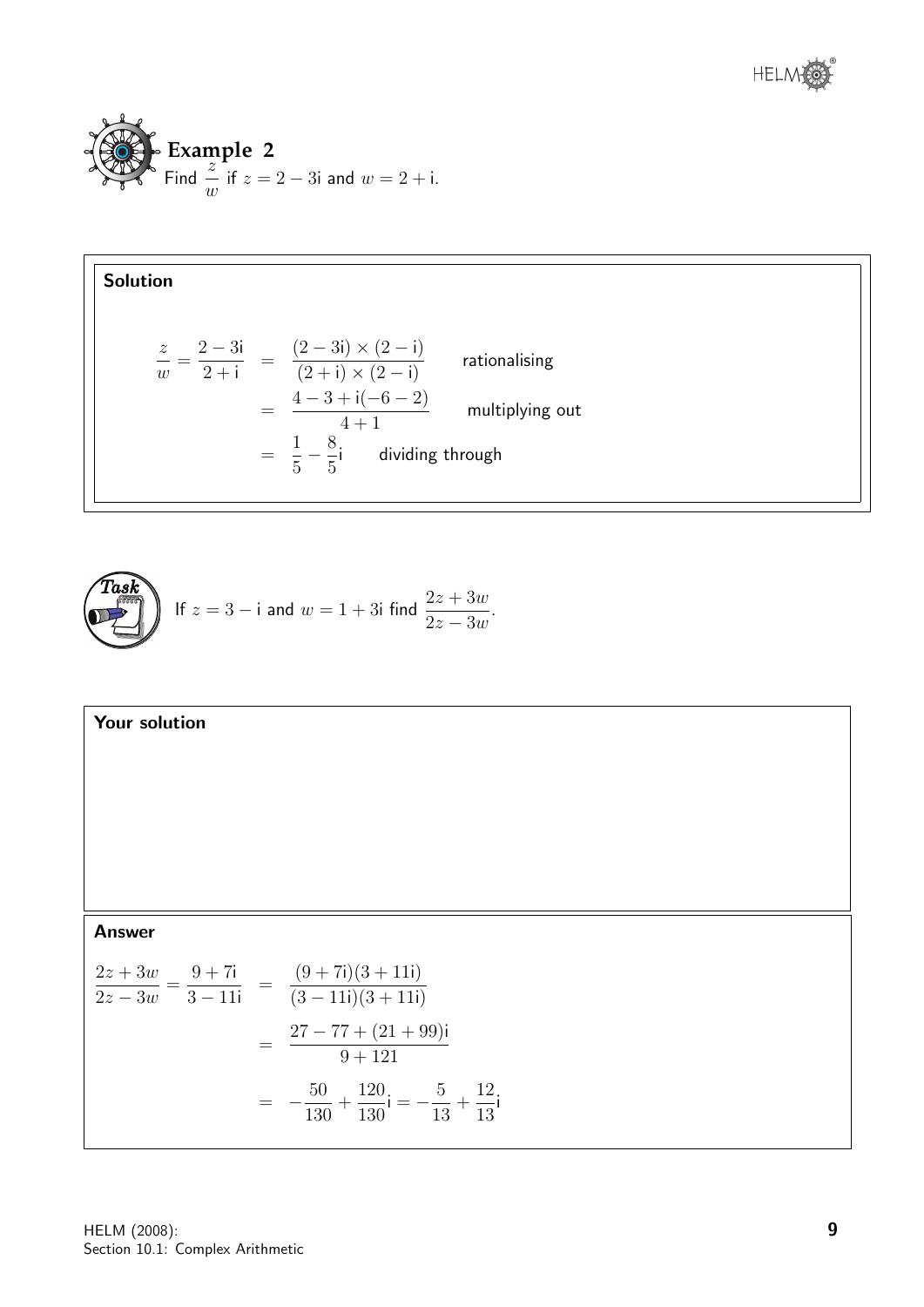#### **Exercises**

- 1. If  $z = 2 i$ ,  $w = 3 + 4i$  find expressions (in standard Cartesian form) for
	- (a)  $z 3w$ , (b)  $zw^*$  (c)  $\left(\frac{z}{z}\right)$  $\omega$  $\bigg)$ \*  $\qquad \qquad$  (d)  $\bigg|$ z  $\omega$  $\begin{array}{c} \begin{array}{c} \begin{array}{c} \end{array} \\ \begin{array}{c} \end{array} \end{array} \end{array}$
- 2. Verify the following statements for general complex numbers  $z = a + ib$  and  $w = c + id$

(a) 
$$
\left| \frac{z}{w} \right| = \frac{|z|}{|w|}
$$
 (b)  $(zw)^* = z^*w^*$  (c)  $\text{Re}(z) = \frac{z + z^*}{2}$  (d)  $\text{Im}(z) = \frac{i(z^* - z)}{2}$ .

3. Find z such that  $zz^* + 3(z - z^*) = 13 + 12i$ 

#### Answers

1. (a)  $-7 - 13i$  (b)  $2 - 11i$  (c)  $\frac{2}{2}$ 25  $+$ 11 25 i (d) √ 5 5 2. Note that since  $z^* - z$  is **imaginary** then  $i(z^* - z)$  is real! 3.  $z = \pm 3 + 2i$ 

### **3. Solutions of polynomial equations**

With the introduction of complex numbers we can now obtain solutions to those polynomial equations which may have real solutions, complex solutions or a combination of real and complex solutions. For example, the simple quadratic equation:

$$
x^2 + 16 = 0
$$
 can be rearranged: 
$$
x^2 = -16
$$

and then taking square roots:

$$
x = \pm \sqrt{-16} = \pm 4\sqrt{-1} = \pm 4i
$$

where we are replacing  $\sqrt{-1}$  by the symbol 'i'.

This approach can be extended to the general quadratic equation

$$
ax2 + bx + c = 0 \qquad \text{with roots} \qquad x = \frac{-b \pm \sqrt{b^2 - 4ac}}{2a}
$$

so that for example, if

 $3x^2 + 2x + 2 = 0$ 

then solving for  $x$ :

$$
x = \frac{-2 \pm \sqrt{4 - 4(3)(2)}}{2(3)}
$$

$$
= \frac{-2 \pm \sqrt{-20}}{6} = \frac{-2 \pm i\sqrt{20}}{6}
$$

so, (as √ 20 6 = 2 √ 5 6 = √ 5 3 ), the two roots are  $-\frac{1}{2}$ 3  $+$ √ 5 3 i and  $-\frac{1}{2}$ 3 − √ 5 3 i.

In this example we see that the two solutions (roots) are **complex conjugates** of each other. In fact this will always be the case if the polynomial equation has real coefficients: that is, if any complex roots occur they will always occur in complex conjugate pairs.